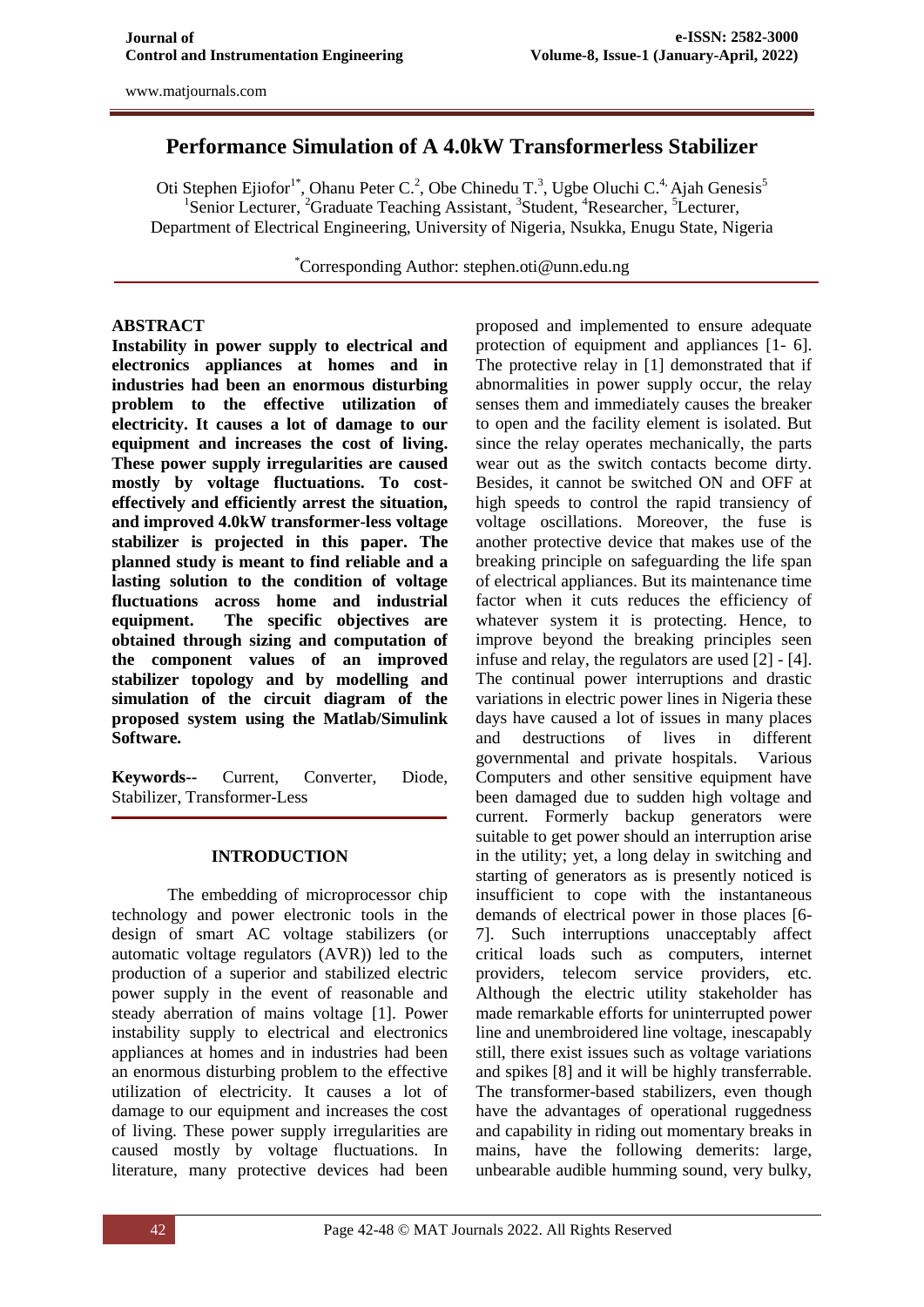and difficult to carry about. For higher power quality, and to solve most of the problems created by the transformer-based stabilizer [2], [6]-[8], the transformer-less converters, despite some little harmonic distorting seen in them, have better characteristic performance over the transformer-based converters. The harmonic distortions in transformer-less converters are highly mitigated by filtering and Pulse width modulation, PWM, measures in the power electronic switches such as MOSFETS, thyristors, insulated gate bipolar transistor (IGBT), etc. [9]-[14]. In this work, a PIcontrolled transformer-less voltage stabilizer is proposed. The stabilizer's operational principle is based on the output voltage adjustment by the process of pulse–width modulation scheme. At the input and output of this device, there are analog filters meant for active smoothening of the impulsive noises in the circuit. The core merits of this proposed stabilizer are: it is portable, noiseless in operation, takes the operational range of 120-230VAC at 50Hz, less expensive in mass production, occupies little space, and has small power loss. As improvement regarding the traditional relay type voltage stabilizers, contemporary state-of-the-art stabilizers use high performing digital control circuits cum solid-state control circuit arrangement which excludes potentiometer modifications and permits one to set voltage necessities via a keypad, with output begin and stop capability [15-16]. This has also helped to lessen the trip timing or sensitivity of the stabilizers to a very less rate, characteristically less than a few milliseconds. That notwithstanding, it can be attuned with an adjustable setting. Nowadays, stabilizers are considered as improved power solutions to numerous electronic tools that are sensitive to voltage variations as associated with apparatuses like air conditioners, television sets, medical apparatus, computers, telecommunication paraphernalia, and many more.

The fluctuating input voltage is regulated by the voltage stabilizer before it is fed to the load (or instrument that is sensitive to voltage variations). The voltage (output) from the stabilizer will be in the range of 220V or 230V for the single-phase supply case and 380V or 400V for the three-phase supply case, around the given changing range of input voltage. This regulation is achieved by buck and boost

processes and actions made by internal circuitry. There exist enormous types of automatic voltage regulators found in the present-day market. They are always single or three-phase units as needed by the application type and capacity (KVA) expected. Two versions in the form of balanced load models and unbalanced load models are the major presentations of the three-phase stabilizers. From the other perspective, they can be either analog or digital type stabilizer units. In a voltage stabilizer, voltage amendment from over and under-voltage situations is achieved using two important schemes, the boost, and the buck approaches. These approaches can physically be achieved using switches or automatically via electronic circuitry. In a time of under-voltage condition, the boost process raises the voltage to a rated level while the bucking process brings down the voltage level in the time of overvoltage condition. The change of the voltage to and from the mains supply involves the stabilization concept. For such tasks to be performed, the stabilizer makes use of a transformer connected in diverse formations with switching relays. While some stabilizers use transformers having taps on winding to provide varied voltage corrections, servo stabilizers make do with an autotransformer to have an extensive range of corrections. The voltage of electricity supplied stays within the definite range as long as the operation of sensitive electronic devices goes on efficiently. Accompanying their operations are very many types of voltage oscillations including but then not limited to voltage surge, sag, spikes, harmonic distortion, and momentary interruptions. Voltage sag appears to be the most significant power quality problem in large industries as well in domestic operations. As the sensitive electronics loads are on the increase, the problem of voltage sag cannot be ignored. Hence there is every need to pay adequate attention to this issue since they may cause significant loss in production and also financial loss in the industry. Apart from loss in production, voltage sags do also cause damage to equipment and as such reduce their efficiency, which results in a lower quality product and reduced customer satisfaction. Storms are the main cause of external voltage sag. Many power quality problems arise from heavy storms striking the power line. The internal source of sag making is domiciled mostly within the facility. A sudden increase in load is also one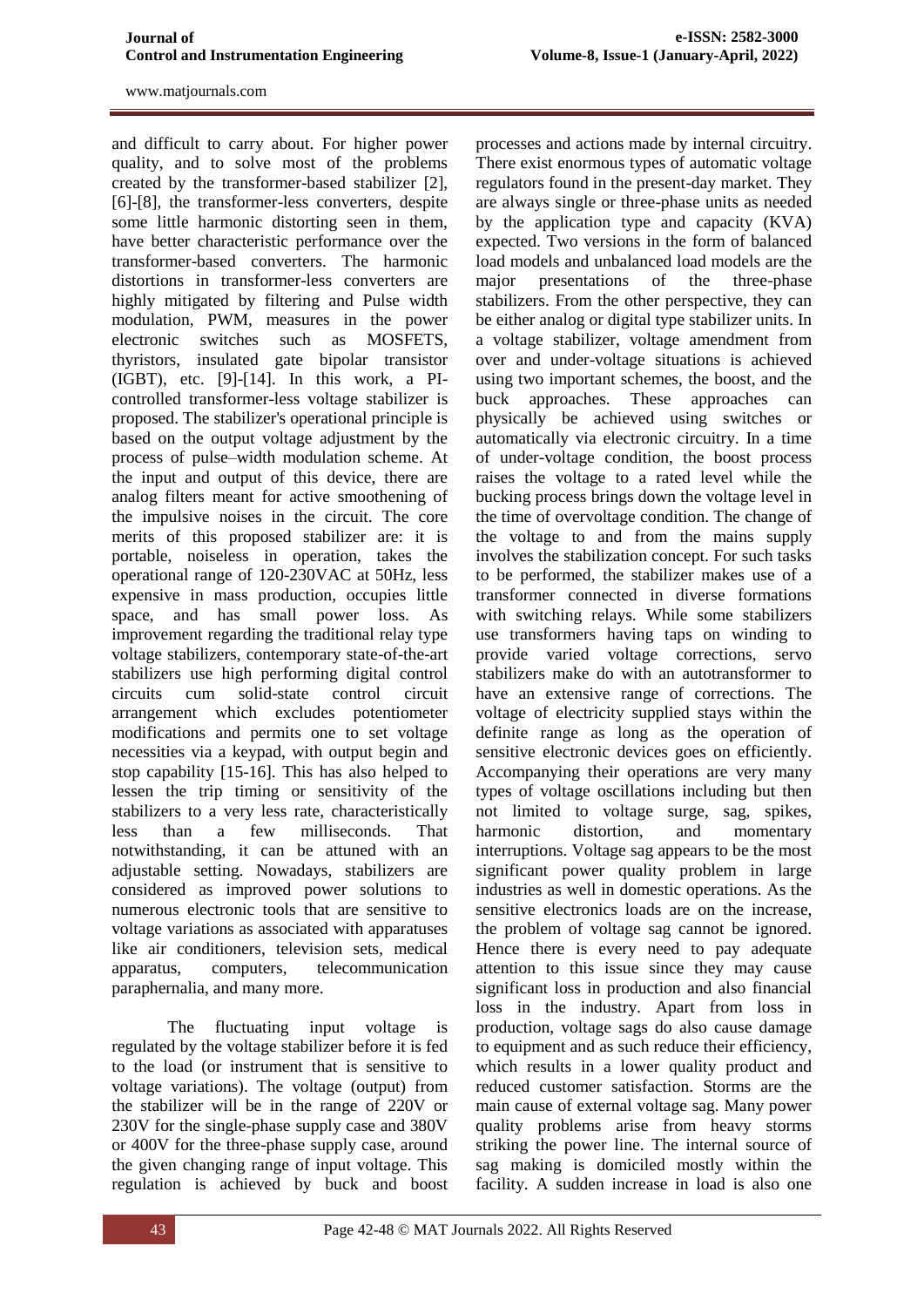serious cause of voltage sag, motor starting event, heaters being turned, etc. are other internal sources of voltage sag production. The majority of sags are generated within an edifice. For example, in residential wiring, the most common cause of voltage sags is the starting current drawn by refrigerator and air conditioning motors. Many customer power devices to mitigate the voltage sag are introduced. The inverter-based regulators and ac-ac converters are the universal groupings of voltage sag regulators. The series-connected device is a sample of inverter-based regulator

topology. To eradicate this problematic issue a transformer less dynamic sag corrector topology has been employed. This paper hence rides on with a brief hint on the operating modes of the planned topology and its working principle, and then followed by simulation, analysis, and results.

#### **METHODOLOGY**

Fig. 1 shows the circuit proposed for the stabilization system. The boosting and the bucking processes are well depicted.



*Figure 1: Circuit topology of the proposed improved system.*

Fig. 1 represents the circuit diagram of an improved voltage stabilizer. It boosts and bucks twice to regulate the output voltage across the loads.

#### **Boost Converter**

Boost converter (also called a step-up converter) is a DC to DC converter circuit that is fashioned to change an input DC signal into an output DC signal yielding a voltage level likely much greater than the input voltage level. The boost converter (step-up converter) is a DC-to-DC power booster that steps up voltage (while lowering down current) from its input (supply) to its output (load). Suitable DC sources, such as batteries, solar panels, rectifiers, and DC generators are good channels where the power for the boost converter can come from. An operation that converts one DC voltage to another DC voltage is better called DC to DC conversion. The boost converter is a DC to DC converter having an output voltage higher than the voltage of the source. The boost converter is usually called a step-up converter since it "raises" the voltage of the source. As power

(P=VI); conservation has to be achieved, the output current should therefore be lower than the current of the source.

#### **Buck Converters**

Buck converters (step-down converters) are DC-to-DC power converters that cut down voltage (while utilizing less average current) from their input (supply) to their output (load). This is made of a switched-mode power supply classically containing not less than two semiconductors (a diode and a transistor, although current buck converters most times change the diode with a second transistor used for synchronous rectification) and at least one energy storage element, a capacitor, inductor, or the two together. To lessen voltage ripple, filters of capacitor make (likely joined with inductors) are usually joined to such a converter's output (load-side filter) and input (supply-side filter). Switching converters (such as buck converters) provide much greater power efficiency as DCto-DC converters than linear regulators, which are simpler circuits that lower voltages by dissipating power as heat but do not step up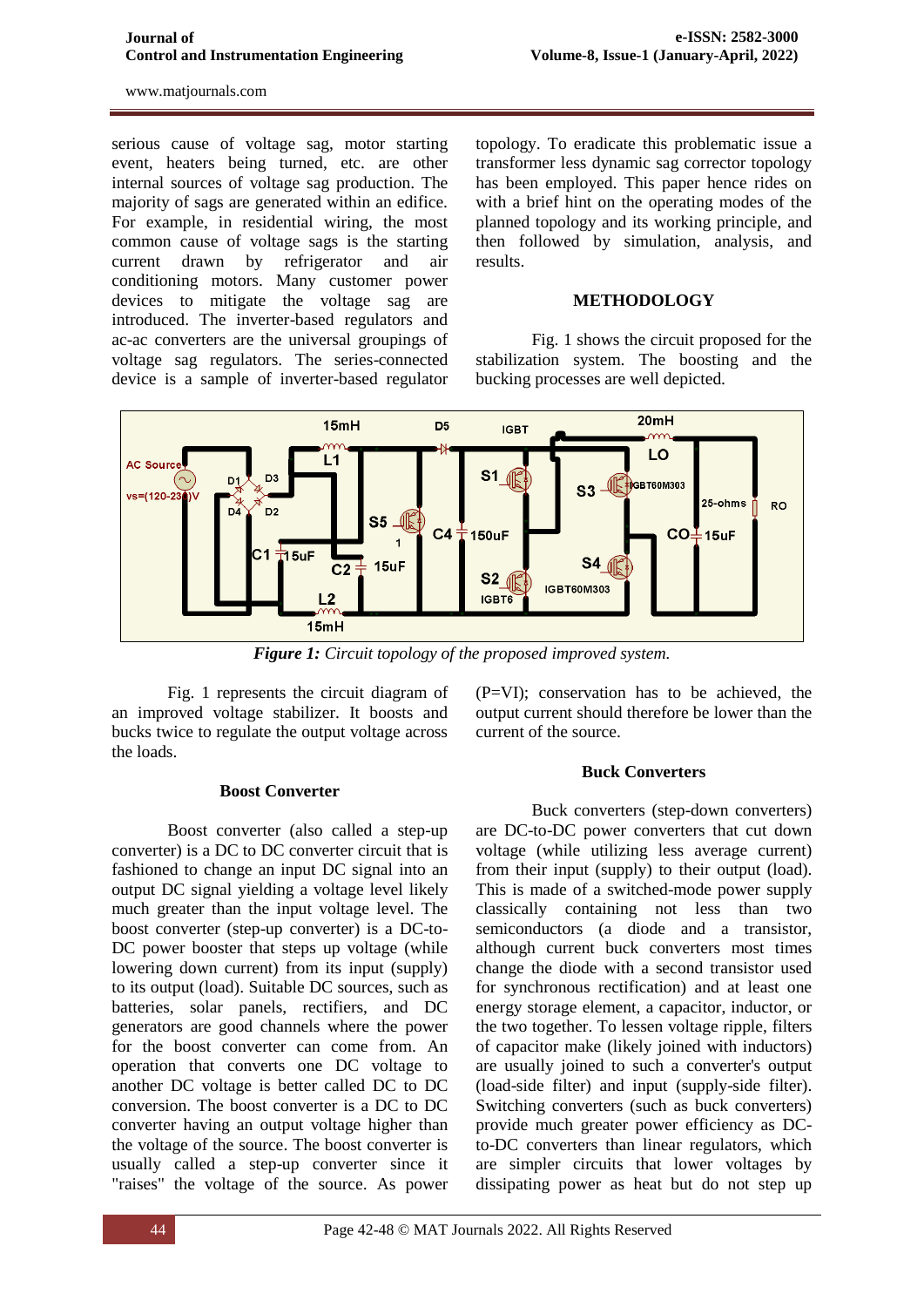#### **Journal of Control and Instrumentation Engineering**

www.matjournals.com

output current. Buck converters can be exceedingly effective (most times above 90%), hence very efficient for tackling issues like changing a computer's core (bulk) supply voltage (often 12 V) down to lower voltages desirable for USB and the CPU.

### **Simulink Model**

The Simulink model for the proposed circuit is as shown in Fig. 2.



*Figure 2: Simulink Model of the proposed system.*

### **SIMULATION AND ANALYSIS OF RESULTS**

The following are the results from the Matlab simulations. The modeling and simulation of this work are achieved in Matlab/Simulink environment and it's for

validation of the proposed system's aim anchoring on using Thin Film solar panel properties. The Simulink model is shown in Fig. 2, while the simulation results of an improved 4.0kW Stabilizer are as shown in Fig. 4 and 5. The DC-DC voltage is as shown in Fig. 3.



*Figure 3: Waveforms of the input voltage and the boosted voltage of DC-DC converter.*

An input voltage of 230VAC is rectified to 311V in Fig. 1. It is noticed that at  $0 \le t \le 0.30$ seconds, the output voltage of DC-DC

transiently rises from 0V to 580V, bucks to 400VDC, and then stabilizes at 500VDC at a time interval of  $0.38 \le t \le 2.5$  seconds.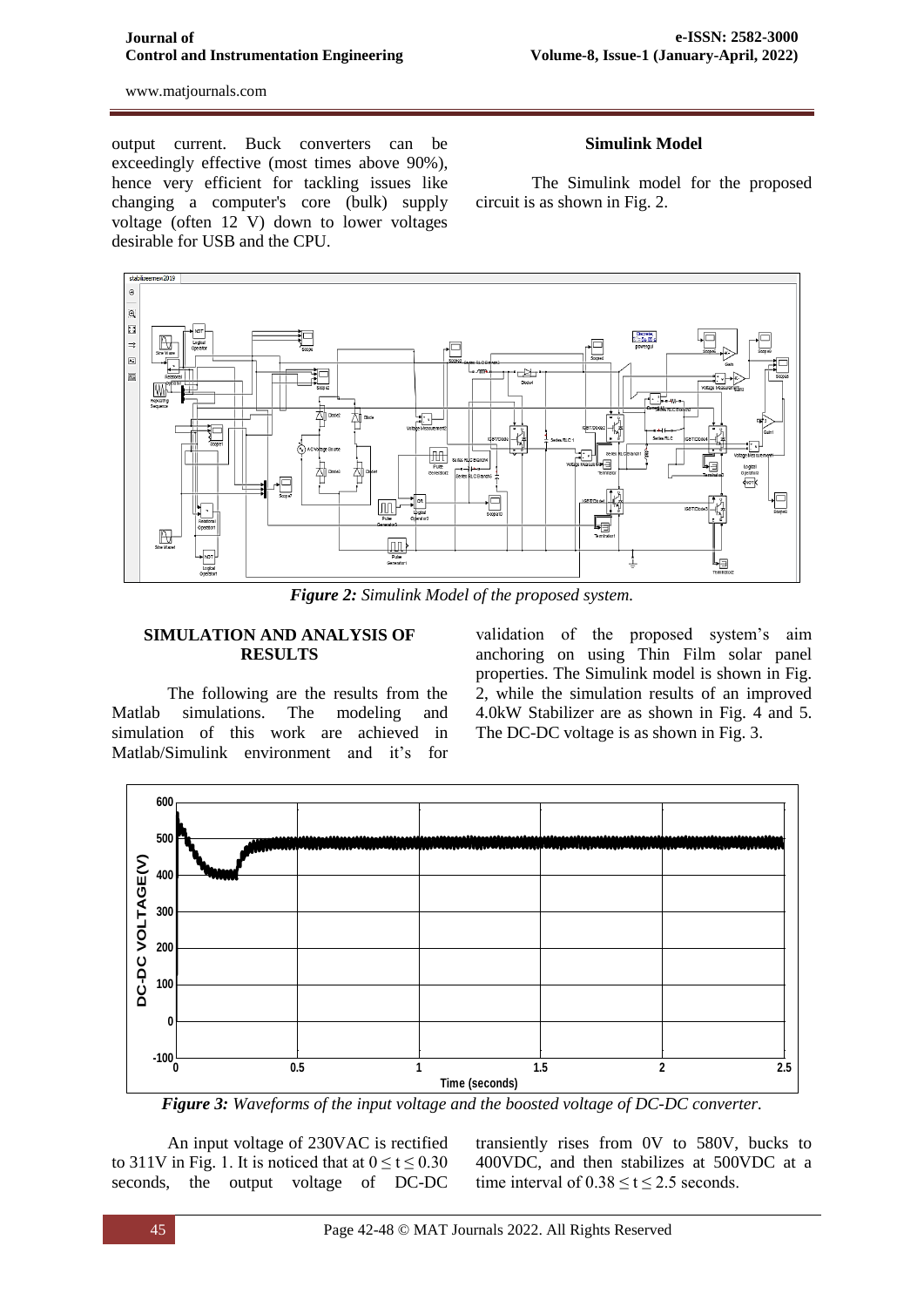

*Figure 4: Waveform of the Output voltage of the proposed system.*

It is noticed that at  $0 \le t \le 0.30$  seconds, the voltage output of the stabilizer transiently rises from 0V to 400VAC, bucks to 230VAC

peak, and then stabilizes at 320VAC peak voltage at an interval of  $0.38 \le t \le 2.5$  seconds.



*Figure 5: Waveform of current through the load.*

It is also observed that at  $0 \le t \le 0.30$ seconds, the output current of the stabilizer transiently increases from 0A to 13A, bucks to 12A peak, and then stabilizes at 14A peak current at the interval,  $0.38 \le t \le 2.5$  seconds. When the output of voltage and current are multiplied, a 4000W power rating is obtained.



*Figure 6: The Current Spectral examination of the harmonic distortion.*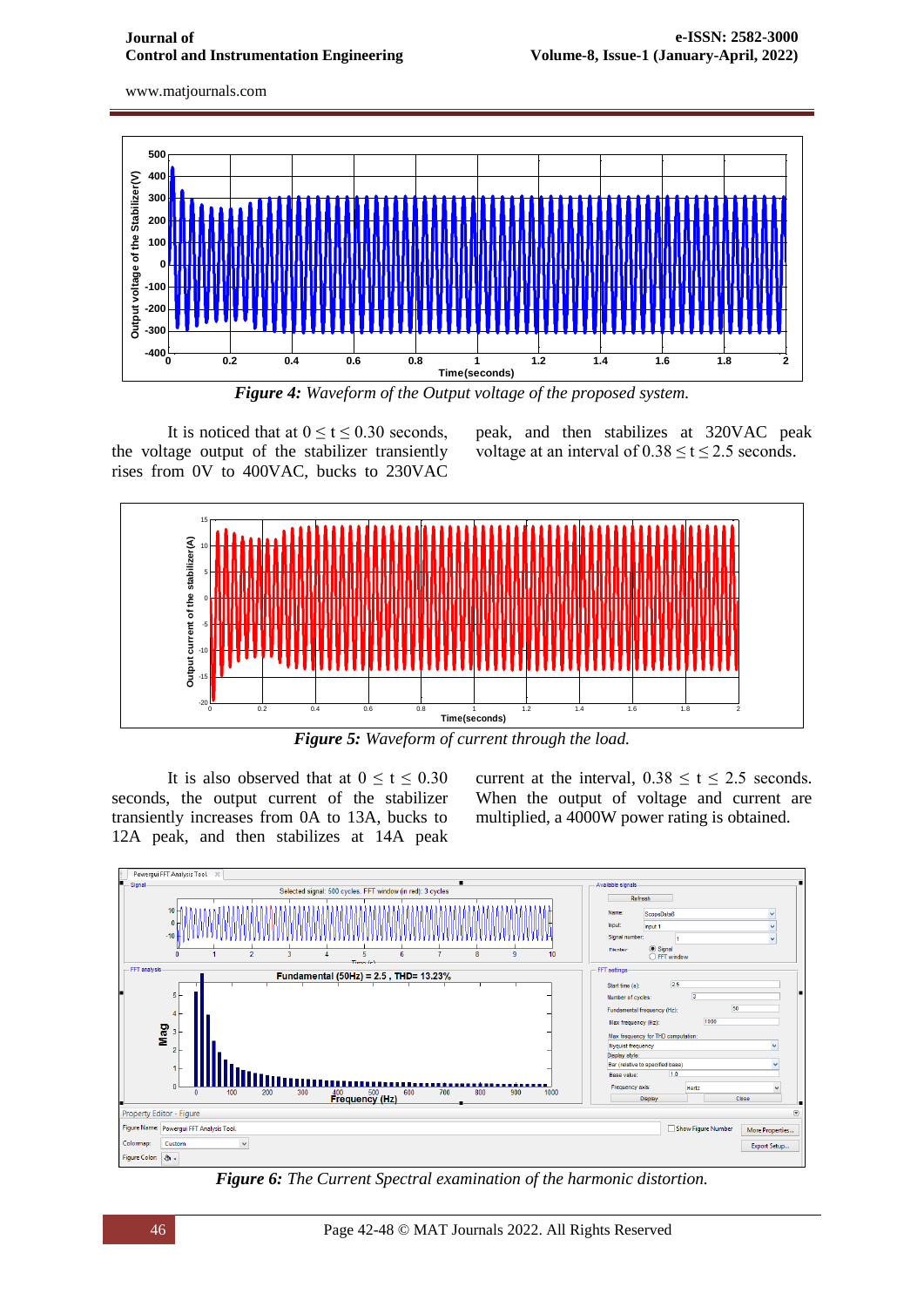Fig. 6 shows the result due to the Current Spectral investigation of the harmonic distortion. It is noticed from Fig. 6 that the projected system keeps total harmonics distortion THD, of 13.23% at a current amplitude of 14.05A (12.5A-RMS) considering 3cycles and at t=2.5 seconds.

# **CONCLUSION**

An Improved 4.0kW Transformer-less voltage Stabilizer was analyzed, modeled, and simulated by a combination of Z- Converter, boost converter, H-bridge Inverter, and feedback system. From the spectral analysis, it is shown to have a relatively better performance at that level of operation.

# **ACKNOWLEDGEMENT**

Dr. Stephen Ejiofor Oti acknowledges TETFUND for sponsoring this research bearing this research Project number: (TETFUND/DR & D/CE/UNI/NSUKKA/RP/VOL.1).

# **REFERENCES**

- 1. Zarma, I., Dioha, I. J., Tijjani N., & Alhassan M (2017). Benefits of Solar Power in Nigerian Rural Communities, *35th National Solar Energy Forum (NASEF*), Abuja, Nigeria, 3-16, Available at: [https://www.nta.ng/wp](https://www.nta.ng/wp-content/uploads/2019/10/Benefit-of-solar-power-in-Nigeria-rural-community.pdf)[content/uploads/2019/10/Benefit-of-solar](https://www.nta.ng/wp-content/uploads/2019/10/Benefit-of-solar-power-in-Nigeria-rural-community.pdf)[power-in-Nigeria-rural-community.pdf](https://www.nta.ng/wp-content/uploads/2019/10/Benefit-of-solar-power-in-Nigeria-rural-community.pdf)
- 2. P. Bertheau, C. Cader., & P., Blechinger (2016). Electrification Modelling for Nigeria, *Energy Procedia*, 93, 108–112, [https://doi.org/10.1016/j.egypro.2016.07.15](https://doi.org/10.1016/j.egypro.2016.07.157) [7.](https://doi.org/10.1016/j.egypro.2016.07.157)
- 3. S. O. Enibe., & A. O. Odukwe (1990). Patterns of Energy Consumption in Nigeria, *Energy Converters. Manag.*, 30(2), 69–73, [https://doi.org/10.1016/0196-](https://doi.org/10.1016/0196-8904(90)90015-Q) [8904\(90\)90015-Q.](https://doi.org/10.1016/0196-8904(90)90015-Q)
- 4. Eya, C. U., & Agu M. U (2015). Solar– based Boost Differential Inverter, *Nigerian Journal of* Technology (NIJOTECH), 31(1), 164-167, Available at: [https://www.ajol.info/index.php/njt/article/v](https://www.ajol.info/index.php/njt/article/view/124018) [iew/124018](https://www.ajol.info/index.php/njt/article/view/124018)
- 5. Candidus U. Eya, Emenike C. Ejiogu, Marcel Agu, (2019). Transformerless voltage stabilizer controlled by proportional

plus integral controller, *Journal of Power Electronics and Devices,* 5(3), DOI[:10.5281/zenodo.3557180](http://dx.doi.org/10.5281/zenodo.3557180)

6. A Wanchai Subsinggha (2016). Design and Analysis three phase three level diodeclamped grid connected inverter, Elsevier, ScienceDirect, *Energy Procedia 89,* 130- 136,

[https://doi.org/10.1016/j.egypro.2016.05.01](https://doi.org/10.1016/j.egypro.2016.05.019)  $\Omega$ 

- 7. Ch. K kantha., & P. Deepthi Sree (2014). Analysis, Simulation & Comparison of Various Multilevel Inverters Using Different PWM Strategies, *OSR Journal of Electrical and Electronics Engineering*, 9, 54-65, DOI[:10.9790/1676-09275465](http://dx.doi.org/10.9790/1676-09275465)
- 8. B. P. McGrath. & D. G. Holmes (2008). Analytical modeling of voltage balance dynamics for a flying Capacitor multilevel converter, *IEEE Trans. Power Electron.*, 23, 543–550, DOI: [10.1109/TPEL.2007.915175](https://doi.org/10.1109/TPEL.2007.915175)
- 9. H. A. Hotait, A. M., Massoud., S. J. Finney & B. W. Williams (2010). Capacitor voltage balancing using redundant states of space vector modulation for five-level diode clamped inverters*, IET Power Electronics,* 3(2), 292–313, DOI[:10.1049/iet-pel.2008.0327.](http://dx.doi.org/10.1049/iet-pel.2008.0327)
- 10. Xiaoming Yuan., & Ivo Barbi (). Fundamentals of a New Diode Clamping Multilevel Inverter, *IEEE Trans. Industrial Electronics*, 55, 2, 21-26, DOI: [10.1109/63.849041](https://doi.org/10.1109/63.849041)
- 11. K. Zhou., & D. Wang (2002). Relationship between Space Vector Modulation and three phase carrier-based PWM: A Comprehensive analysis of 3-phase inverter, *IEEE Transact. on Industry. Elect,* 49(1), 186-196, Available at: [https://personal.ntu.edu.sg/edwwang/jnlpap](https://personal.ntu.edu.sg/edwwang/jnlpapers/00982262.pdf) [ers/00982262.pdf](https://personal.ntu.edu.sg/edwwang/jnlpapers/00982262.pdf)
- 12. A. Shukla., A. Ghosh., & A. Joshi (2002). Control Schemes for DC Capacitor Voltages Equalization in Diode- Clamped ML Inverter-based DSTATCOM, *IEEE Transact. on Power. Deliv.,* 23(1), 1139- 1149,

[http://hdl.handle.net/20.500.11937/10183.](http://hdl.handle.net/20.500.11937/10183)

13. M. G., Villalva., J. R. Gazoli., & E. R. Filho (2009). Comprehensive Approach to Modelling and Simulation of Photovoltaic Arrays, *IEEE Trans. Power Electronics,* 24(5), 1198-1208, DOI: